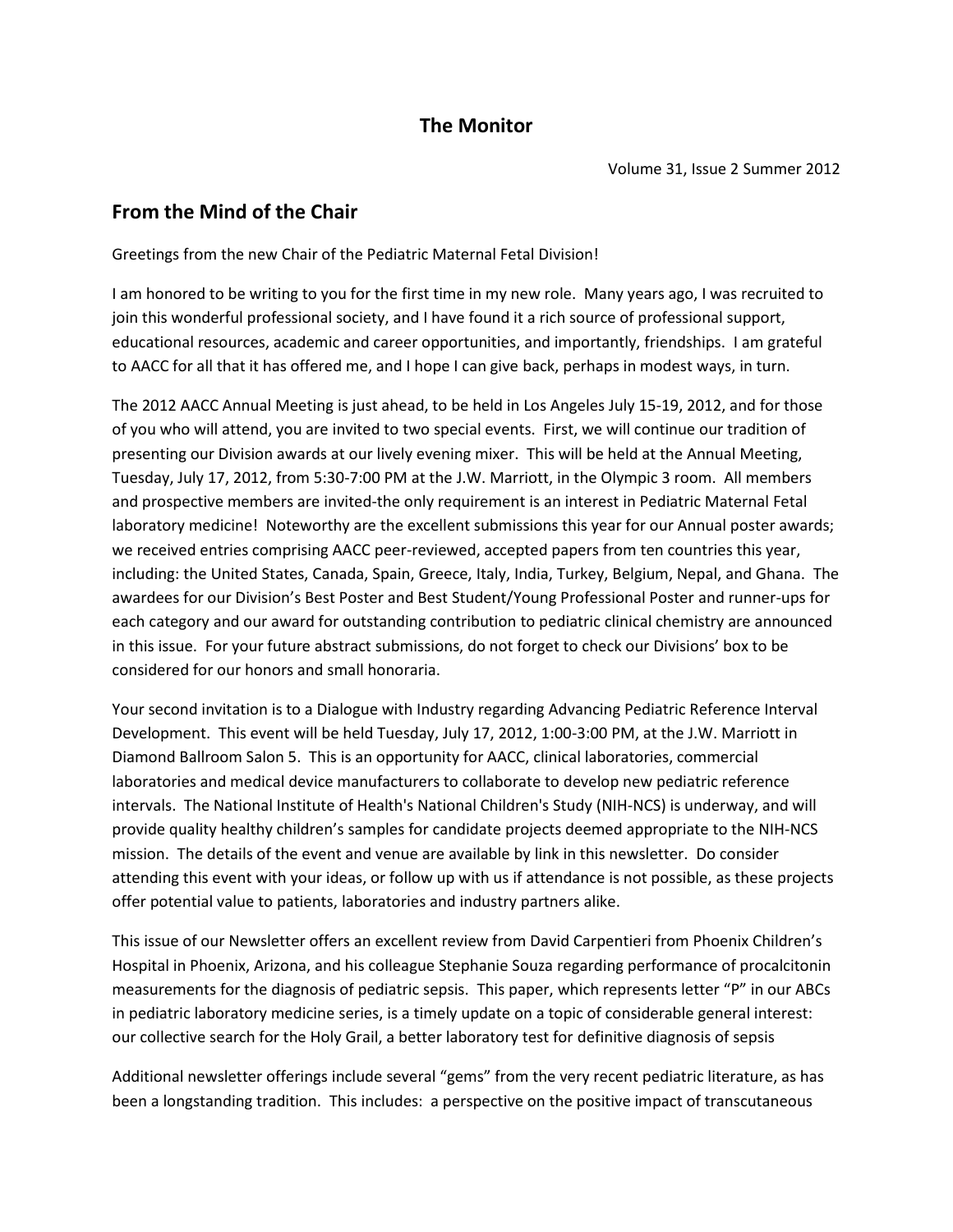bilirubin testing, new support for the role of cystatin C for early diagnosis of acute renal injury in children, and some exciting work using serum S100B in the emergent evaluation, triage and management of pediatric head trauma. Feel free to send us "gems" that you have discovered in your forays into the vast literature out there, or your own recently published papers that you would like to share with your colleagues, addressed either to [sgeaghan@stanfordmed.org](mailto:sgeaghan@stanfordmed.org) or to our editor Angela Ferguson[, amferguson@cmh.edu.](mailto:amferguson@cmh.edu)

This issue we have the spotlight on serum S100B measurements in infants, children and adolescents for our (newer-but-now-regular feature) Reference Interval Corner.

Hearty thanks to our two new Executive team members, Drs. Jon Nakamoto and Dean Carlow, for agreeing to join up! Jon comes to us from the commercial laboratory setting, Quest Diagnostics Nichols Institute, where he is Medical Director. The commercial laboratory arena has such an important role in serving so many patients, including our special populations, and we appreciate his contributions to our team. Dean hails from Children's Hospital of Pennsylvania (CHOP), where he is Associate Professor of Clinical Pathology and Laboratory Medicine in the University of Pennsylvania's Perelman School of Medicine's Pathology and Laboratory Medicine, and comes with a record of both scholarly and clinical contributions. Are any of our readers ready to consider getting more involved in our Division management? If so, we are eager to hear from you.

Happy reading, and best wishes for summer rest and relaxation—it's good for everyone!

Sharie Geaghan M.D., Chair, Pediatric Maternal Fetal Division

# **Reference Interval Corner**

#### **Sharon M Geaghan M.D.**

## **Serum S100B Levels in Pediatrics**

S100B protein is produced primarily by astrocytes in the central nervous system. This specific protein is part of the S100 super family of proteins. These homodimeric structures have two Ca++-binding sites and one Zn-binding site on each monomer. S100B is a functional protein which acts on a variety of intra- and extracellular targets that include cytoskeleton proteins and those that are involved with cellular regulatory activities. Though not entirely specific to brain tissue, elevated serum levels are indicative of brain tissue injury. S100 protein is released either directly into the blood stream or through a compromised brain-blood barrier. The reader is referred to a recent review of the S100B protein for a thorough analysis of this marker in biological fluids, current investigations and its clinical correlates $^1$ .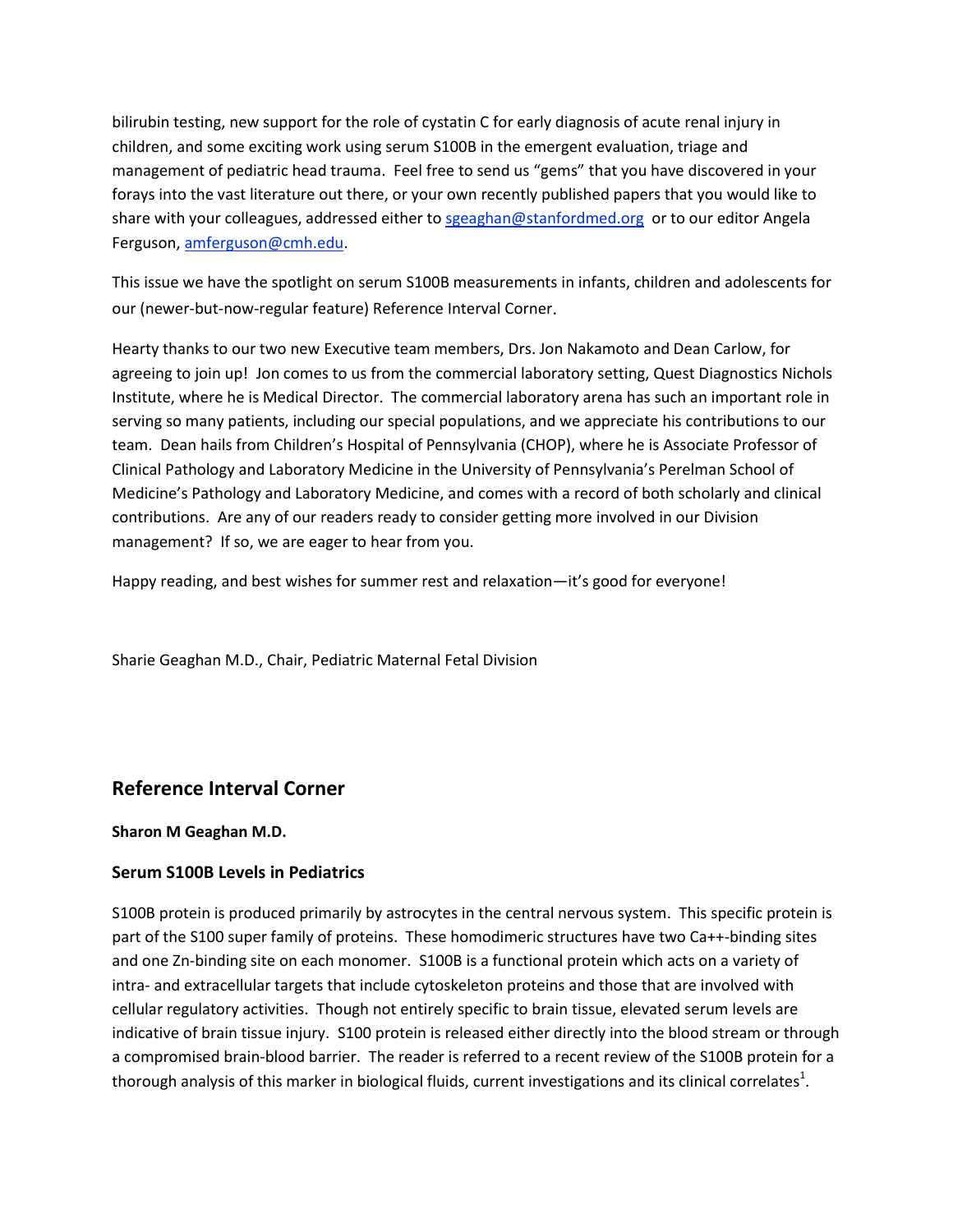Recently published studies of serum S100B measurements in healthy infants and children establish the S100B reference values associated with health in the pediatric population, which is quite distinct from adults<sup>2-8</sup>. S100B levels are consistently inversely correlated with age in multiple studies. Cord blood has higher S100B levels than maternal blood levels in matched fetal-maternal pairs, and is higher in arterial cord blood compared with venous cord blood, which supports an independent fetal production of S100B<sup>2</sup>. High S100B levels are evident at birth, with one study indicating that the mode of delivery may have a statistically significant impact on S100 levels. Prolonged vaginal deliveries have higher levels than either usual vaginal or caesarean deliveries, consistent with possible minor head trauma associated with difficult vaginal birth<sup>3</sup>.

The generally higher levels in infancy compared with later childhood have been posited to reflect a more permeable blood-brain barrier, increased cell turnover and proliferation characteristic of growth and development of the child's central nervous system, or as evidence of its role as a trophic cytokine . One investigation found an overall trend of high S100B values in the first year of life followed by a sustained decrease in levels, then from seven years onward, a progressive increase was observed, peaking again in adolescence. These findings led to their suggestion that S100B may serve a neurotrophic effect, since the levels surge, coincident with peak height growth velocity<sup>8</sup>. Although some studies have found gender differences in certain age groups, others have not; therefore, categories are not segregated by gender here.

A developing literature has focused on S100B and other potential biomarkers of central nervous system injury as a way to inform clinical evaluation and management of head trauma. A threshold cut-off value for serum S100 has been established to guide decision-making, together with clinical evaluation, to possibly avoid unnecessary hospitalizations and/or CT scans, with associated costs and radiation exposure which are particularly risky to the developing brain<sup>10</sup>. The short half-life of S100B of 25.3  $\pm$  5.1 min (range 18.9-36.7 minutes) has limitations in application to clinical settings<sup>11</sup>. Some investigators have suggested urinary S100B measurements to assess brain injury, and a study of urinary levels in healthy children has been published<sup>12</sup>. In our Excerpt From the Literature feature this issue, we highlight the use of S100B for its negative predictive value in the management of pediatric brain trauma patients presenting to the emergency room. This type of test utilization- employing a test which has been demonstrated to add clinical and economic value in an evidence-based clinical algorithm- represents a rational strategy to apply more generally to diagnostic testing, and can be a key factor in successful resource conservation.

#### **Serum S100B Reference Intervals in Adults, Infants and Children**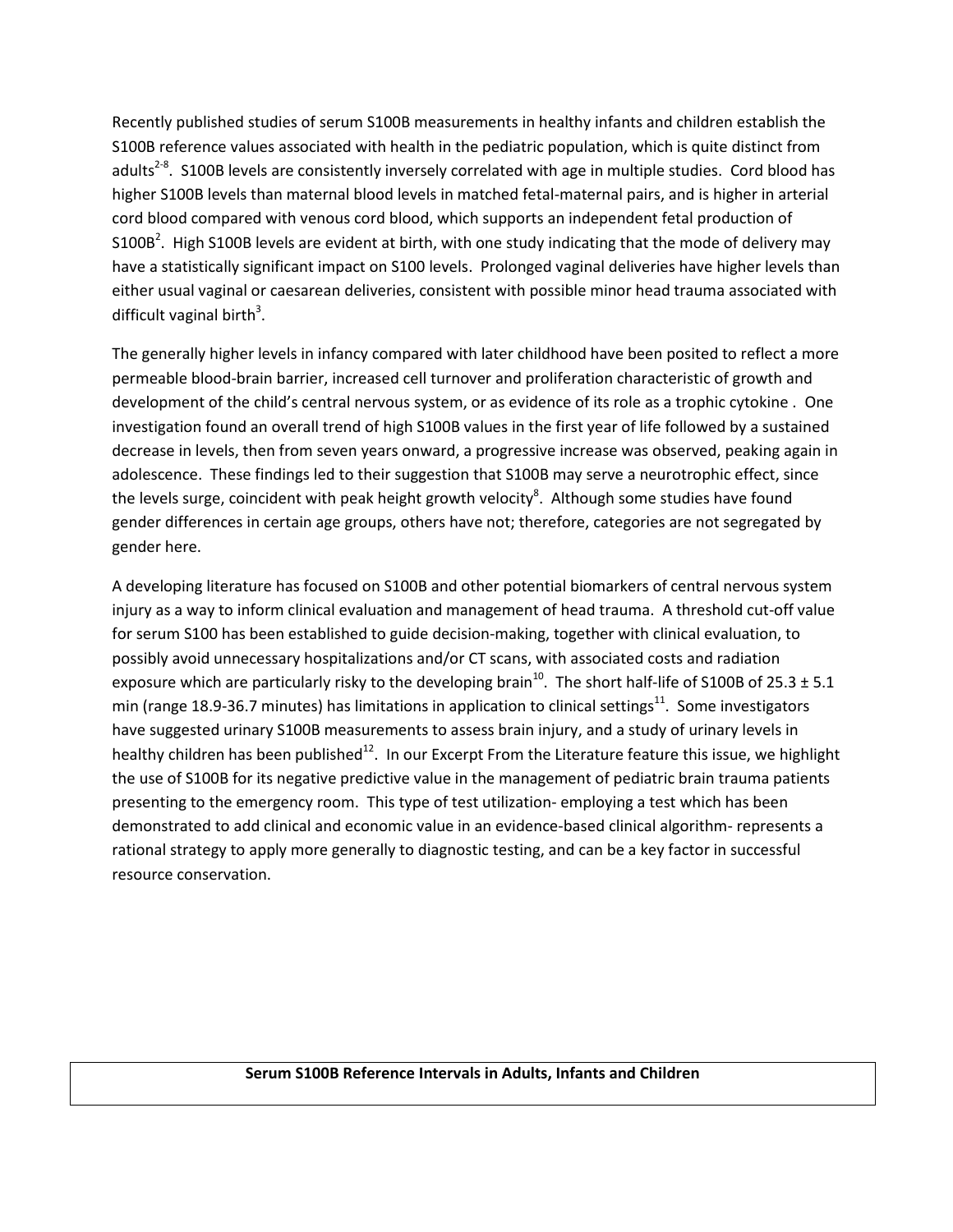| <b>Subjects</b>  | n    | <b>Method</b>       | <b>Manufacturer</b> | Age                | <b>Mean</b> | <b>Maximum</b> |
|------------------|------|---------------------|---------------------|--------------------|-------------|----------------|
|                  |      |                     |                     |                    | $(\mu g/L)$ | $(\mu g/L)$    |
| Neonates (2)     | 12   | Double antibody     | Sangtec Medical     | Cord blood         | 1.6         | N/A            |
|                  |      | immunoluminometric  | AB Sweden           |                    |             |                |
|                  |      | assay               |                     |                    |             |                |
| Neonates (3)     | 24   | Electroluminescence | Roche               | Normal             | 0.40        |                |
| Cord blood       |      | immunoassay         | Diagnostics         | labor              |             |                |
|                  | 25   |                     |                     | Prolonged<br>labor | 0.67        | N/A            |
|                  | 27   |                     |                     | Caesarean          | 0.31        |                |
|                  |      |                     |                     | section            |             |                |
| Healthy children | 186  | Electroluminescence | Roche               | $0-3$ mo           | 0.38        | $0.62*$        |
| in first three   |      | immunoassay         | Diagnostics         |                    |             |                |
| years of life(4) |      |                     |                     |                    |             |                |
|                  |      |                     |                     | 4-9 mo             | 0.23        | $0.35*$        |
|                  |      |                     |                     | 10-24 mo           | 0.16        | $0.23*$        |
|                  |      |                     |                     | 25-26 mo           | 0.11        | $0.17*$        |
| Healthy children | 329  | Electroluminescence | Roche               | $> 3-18$ yrs       | 0.10        | $0.16*$        |
| and adolescents  |      | immunoassay         | <b>Diagnostics</b>  |                    |             |                |
| (5)              |      |                     |                     |                    |             |                |
| Healthy children | 372  | Electroluminescence | Roche               | $1-2$ yrs          | $---$       | $0.21*$        |
| (6)              |      | immunoassay         | Diagnostics         | 3-14 years         | $---$       | $0.15*$        |
|                  |      |                     |                     |                    |             |                |
| Healthy children | 20   | <b>ELISA</b>        | Biovendor           | $<$ 15 yrs         | 0.13        | $0.16**$       |
| (7)              |      |                     | Laboratomi          | Mean               |             |                |
|                  |      |                     | Medicina A.S.       | $=51.5$ mo         |             |                |
| Healthy children | 1004 | Immunoluminometric  | <b>AB Sangtec</b>   | $0-15$ yrs         | see text    | see text       |
| (8)              |      | assay               | Medical             |                    |             |                |
|                  |      |                     |                     |                    |             |                |
| Adults (9)       | 10   | Electroluminescence | Roche               | adult              | 0.045       | N/A            |
|                  |      | immunoassay         | Diagnostics         |                    |             |                |
|                  |      |                     |                     |                    |             |                |
|                  |      |                     |                     |                    |             |                |
|                  |      |                     |                     |                    |             |                |

 $*$  95<sup>th</sup> percentile

\*\* Highest in range

#### **References**

1. Michetti F et al. The S100B protein in biological fluids: more than a lifelong biomarker of brain distress. J Neurochem 2012; 5: 644-59.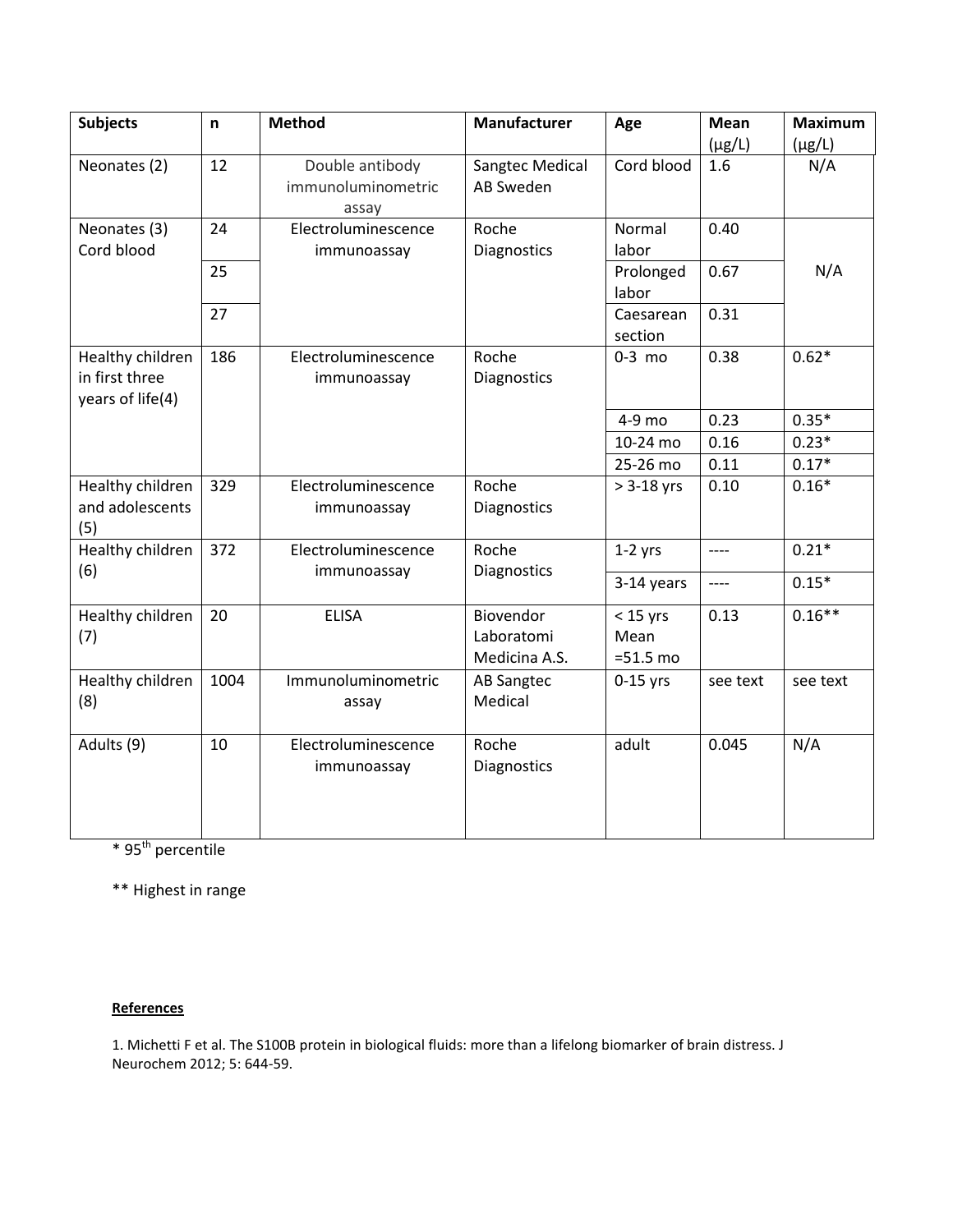2. Amer-Wahlin I, et al. Brain-specific NSE and S-100 proteins in umbilical blood after normal delivery. Clin Chem Acta 2001; 304: 57-63.

3. Schulpis KH, et al. Effects of mode of delivery on maternal-neonatal plasma antioxidant status and on protein S100B serum concentrations. Scand J Clin Lab Invest 2006; 66:733-42.

4. Bouvier, D et al. Reference ranges for serum S100B protein during the first three years of life. Clinical Biochemistry 2011; 44:927-929.

5. Castellani C et al. Reference ranges for neuroprotein S-100B; from infants to adolescents. Clin Chem Lab Med 2008; 46:1296-9.

6. Astrand R, et al. Reference values for venous and capillary S100B in children. Clin Chim Acta 2011; 412:2190-3.

7. Hamad SA, et al. Oxidative Stress and S-100B protein in children with bacterial meningitis. BMC Neurology 2009; 9:51.

8. Gazzolo D, et al. Pediatric Concentrations of S100B Protein in Blood: Age-and Sex-related Changes. Clin Chem 2003; 49: 967-70.

9. Vuciljic M et al. S100B Protein Patients with Severe Sepsis. JMB 2009; 28:46-49.

10. Bouvier et al. Serum S100B Determination in the Management of Pediatric Mild Traumatic Brain Injury. Clin Chem 2012; 58:1116-1122.

11. Jonnson H et al. Elimination of S100B and renal function after cardiac surgery. J Cardiothorac Vasc Anesth 2000:14: 698-701.

12. Leite MC et al. A simple, sensitive and widely applicable ELISA for S100B: methodological features of the measurement of this glial protein. J Neurosci Methods 2008; 169: 93-9.

## **The ABC's of Pediatric Laboratory Medicine- P is for Procalcitonin**

By **David Carpentieri**, Pediatric Pathologist and Biorepository Director, Phoenix Children's Hospital

**Stephanie Souza**, Clinical Laboratory Specialist, Blood Systems Laboratories, Tempe, AZ

#### **Background:**

The history of Procalcitonin (PCT) dates back to the clinical association of toxic shock syndrome with hypocalcemia, and the discovery of a polymeric form of calcitonin in the mid 1970's (*10*). The structure of PCT was described in 1981, but it was only in 1993 that the first association with the diagnosis of sepsis was published (*2*). Since then, the literature has produced almost 2,000 articles related to the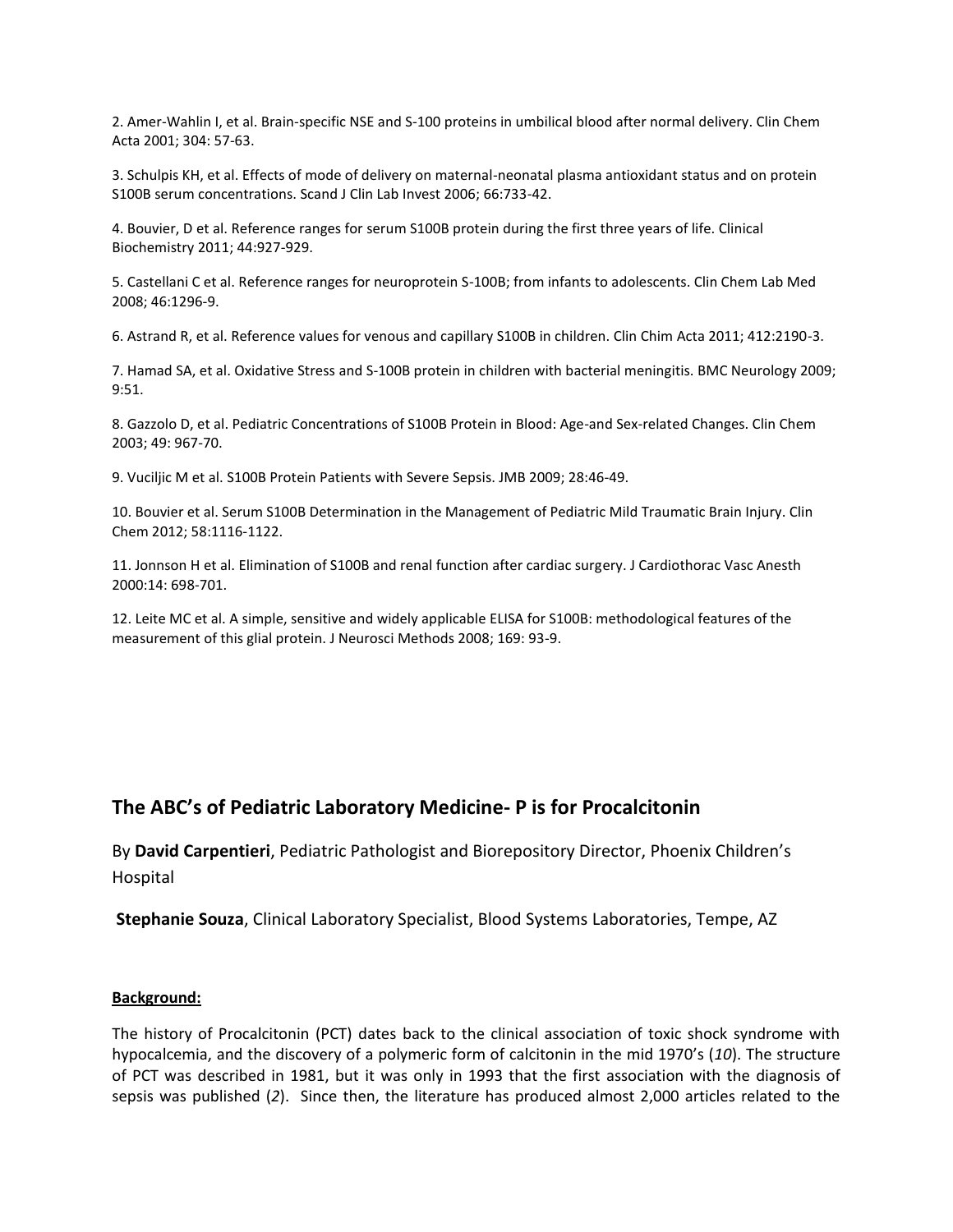clinical utility of PCT and approximately 15% of these are related to pediatric diseases. In recent years, the measurement of PCT in serum or plasma has gained acceptance not only as a marker for the diagnosis and monitoring of bacterial sepsis (*23, 26*), but for other inflammatory conditions as well.

## **Molecular:**

Synthesis of PCT is regulated by the *CALC-1* gene which is composed of 6 exons located on the short arm of chromosome 11. PCT is comprised of 116 amino acids and is a precursor to the calcium regulating hormone calcitonin (*3*). This molecule contains an amino terminus (N-ProCT) composed of 57 amino acids, an immature calcitonin (CT) portion and a 21 amino acid C-terminus, also known as katacalcin moiety (Figure 1).

The serum of normal individuals contains several peptide fragments produced by post-translational enzymatic processing of the PCT molecule (*3, 27*) in the thyroid C-cells. Under normal physiological conditions, the C-cells produce CT by glucocorticoid, calcitonin gene related peptide, glucagon, gastrin and β-adrenergic stimulation. Somatostatin and vitamin D suppress CT production. However, during an inflammatory response, PCT production is induced by both bacterial toxins and cytokines in parenchymal cells. These cells lack the appropriate secretory storage and the ability to modify PCT into CT (*24*), resulting in elevated levels of PCT in the circulation. Under experimental conditions, bacterial endotoxins induce a PCT peak in 6 hours with a plateau between 8-24 hours (*12*). The PCT peak occurs after the elevation of tumor necrosis factor (TNF) and IL-6 but before the rise of C-reactive protein. It is suggested that TNF, IL-1, IL-2 and IL-6 may block the proteolysis of PCT to CT, resulting in the low levels of CT in the serum of patients with sepsis.

## **Laboratory Analysis and Interpretation:**

PCT has a half-life of approximately 24 hours and can be measured in serum and plasma (EDTA or heparin). No publications have reported the analysis of PCT in other body fluids. The first monoclonal antibodies used in the detection of PCT were developed in 1988 and allowed for plasma analysis without cross-reactivity to mature CT. Recently, antibodies binding PCT (but not other post-translational fragments such as free CT, free katacalcin or free N-procalcitonin) were patented, but their clinical utility remains unknown. These antibodies might have different functional properties and half-lives in vivo. Therefore, the potential exists for future diagnostic applications superior to those currently available (*35*).

There are several commercial quantitative and qualitative immunoassays for PCT (*33*) which utilize a variable combination of antibodies targeting katacalcin and CT. The random access automated PCT Kryptor from BRAHMS was only approved for use in the United States within the last decade. The BRAHMS automated assays (*31*) have an analytical sensitivity ranging from 0.04-0.1 ng/mL with a functional sensitivity ranging from 0.05-0.3 ng/mL depending on the platform. Roche and Siemens systems are currently pending FDA approval, and the manual point of care method (PCT-Q) is only available in Europe (*17*).

The analytical performance of the Kryptor automated platforms has been described (*20, 35*) by users in Europe and Korea. These studies revealed coefficients of variability of up to 20% with reduced precision at lower values. Bias due to interferences from bilirubin, hemoglobin and triglycerides are automatically corrected by the instruments.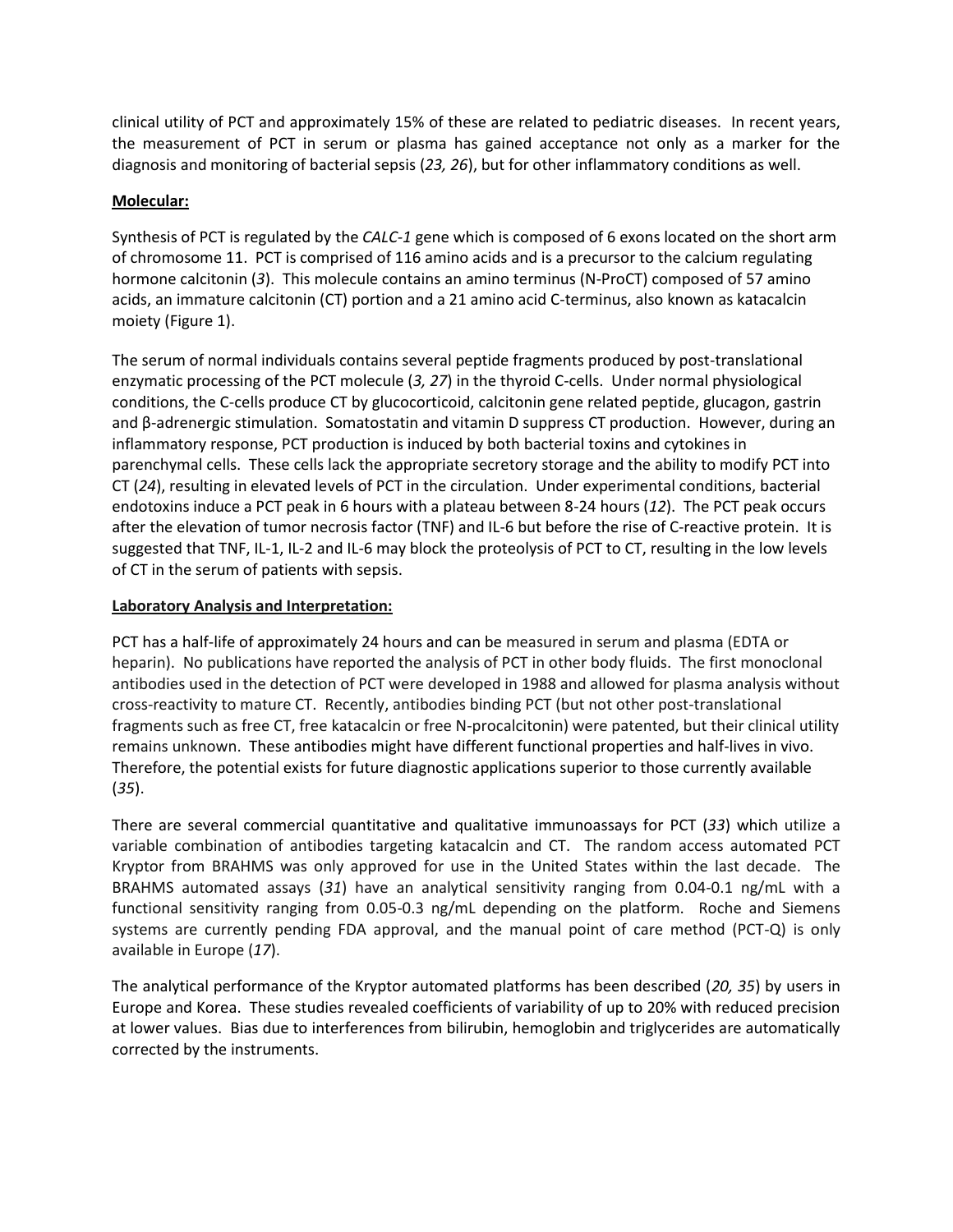The PCT molecule is stable when stored at  $4^{\circ}$ C over 4 days. This is significant when considering the common practice of requesting additional analysis, a frequent occurrence in the management of pediatric patients.

A major pre-analytical issue to consider when interpreting PCT results in infants is the physiologic peak of PCT during the first 48 hours post-delivery. PCT values may increase during the first 24 hours posttrauma, in patients with circulatory shock, and in transplant patients receiving pan T-cell antibody (*29*) or anti-thymocyte globulin therapies (*5*). PCT appears to be a reliable marker of serious bacterial infection in the setting of recent vaccinations (*13*).

Importantly, the historical reference range (Table 1) utilized in the interpretation of PCT for the diagnosis of sepsis can lead to significant interpretative uncertainty about the optimal cut off values in the management of pediatric sepsis. Therefore, we recently reviewed our data on hospitalized children utilizing positive and negative bacterial culture results as the gold standard for the determination of sepsis/bacteremia.

In our first analysis (*6*) of 98 patients, PCT values were associated with 37 positive and 61 negative blood cultures. If not previously tested, PCT values were determined in samples obtained within 6 hours from the time of a culture collection. The positive predictive value (PPV) and the negative predictive value (NPV) for sepsis/bacteremia at the cut off value of 2.0 ng/mL were 60% and 75%, respectively. No positive culture was seen with a PCT value below 0.09 ng/mL. The second analysis (*7*), based on data collected from patients with the clinical suspicion of sepsis, contained 452 PCT and associated blood culture results. PCT had a poor positive predictive value (9%) for sepsis/bacteremia at levels above 2.0 ng/mL, possibly biased by the low number of positive cultures (18). In contrast, the negative predictive value of PCT for sepsis/bacteremia at levels below 2.0 ng/mL was between 95-100%. The lowest PCT value in this setting associated with a positive culture was 0.05 ng/ml.

#### **Clinical Pediatrics:**

PCT, among other biomarkers, has the potential to improve our ability to ascertain the diagnosis of sepsis or serious bacterial infections (SBI), regardless of age or clinical context (*32, 38, 39*). As an example, PCT analysis had a high sensitivity and specificity for the detection of early-onset sepsis in the first 48 hours of life, despite the expected physiologic peak (*11*). Similarly, PCT had a high sensitivity (95%), and reliably detected SBI in the neonatal period (less than 90 days old) at the cutoff value of 0.12 ng/mL (*25*). The analysis of cord blood may also be of value for this population, when prenatal infection is suspected (*19*). PCT has also been shown to be a useful marker of sepsis for children in immediate cardiac post-operative care (*1*).

PCT has also been evaluated as a biomarker in other conditions. Among these, serum levels have been well correlated with the prediction of acute pyelonephritis, creating the potential to reduce unnecessary cystographies in febrile children with suspected urinary tract infections (*4, 22, 28*). When compared to other inflammatory biomarkers, PCT has a greater specificity for the diagnosis of bacterial infections (*34, 40*) including tonsillopharyngitis (*16*). In addition, PCT values are also directly correlated with the clinical outcome of children admitted with the diagnosis of meningitis (*9, 15*) or E. Coli O157:H7 induced hemolytic-uremic syndrome (*14*). However, the role of PCT in the evaluation, diagnosis, and management of pediatric patients with lower respiratory infections, febrile neutropenia (*21, 37*), hemophagocytic lymphohistiocytosis, and fungal septicemia (among other disorders with inflammatory changes) is not conclusive, and will require additional studies.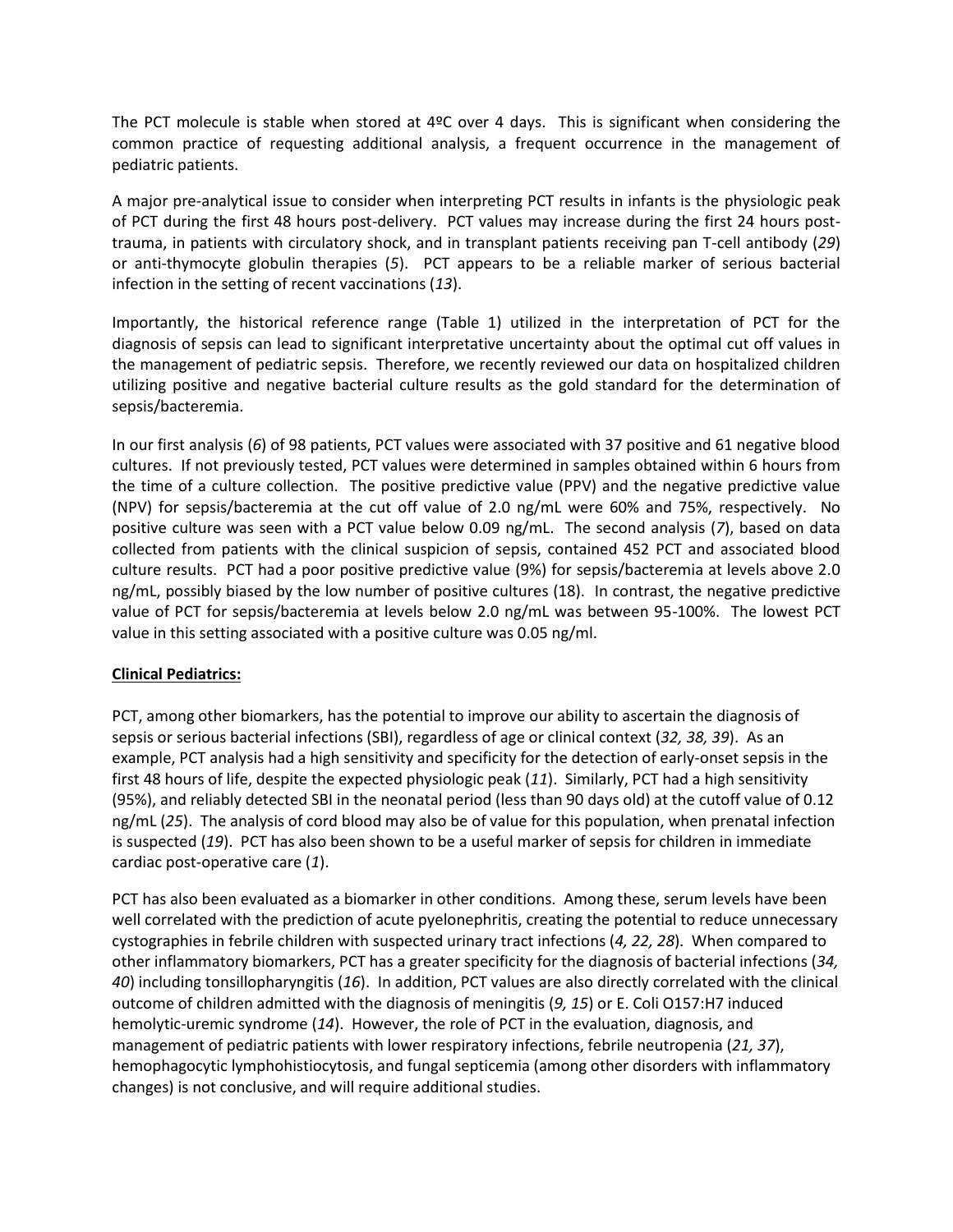#### **Final Comments:**

Caution is recommended when interpreting PCT values in the screening of children with suspected sepsis/bacteremia. In this context, the sensitivity and specificity of the PCT result appears to be related to which clinical gold standard was applied to each study. Furthermore, future studies may reveal different critical cut off values/reference ranges for PCT in children (*30*) based on different ages (*8*), clinical diagnosis (*36*) and emerging methodologies. In our experience, PCT trends appear to be a more useful predictor for antibiotic therapy compared to PCT absolute values. However, PCT absolute values appear to reflect the severity of an infectious process and may be predictive of mortality (*9, 14*). Finally, one needs to carefully evaluate the cost effectiveness of PCT considering the increased cost versus other available biomarkers.



Figure 1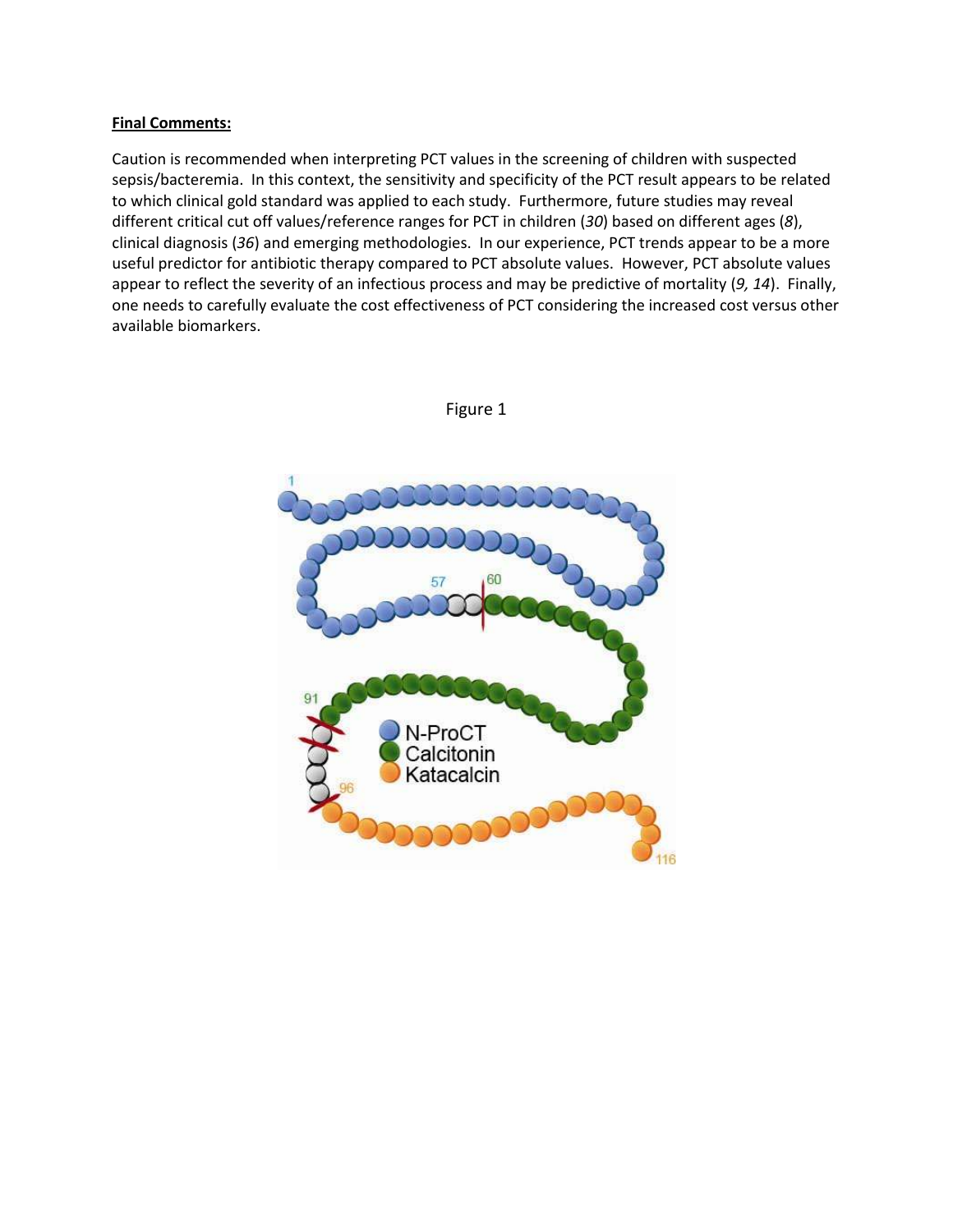#### Table 1: Historical reference range

| <b>PCT VALUE</b> | <b>INTERPRETATION</b>                                                                                                                             |  |  |
|------------------|---------------------------------------------------------------------------------------------------------------------------------------------------|--|--|
| $< 0.05$ ng/ml   | Not supportive of sepsis.                                                                                                                         |  |  |
| $(0.05-2)$ ng/ml | A repeat analysis is indicated in 24-30 hours.<br>Rising values should be correlated with clinical<br>information and antibiotic resistance data. |  |  |
|                  | Probability of sepsis is high.                                                                                                                    |  |  |
|                  |                                                                                                                                                   |  |  |

#### References:

- 1. Arkader R, Troster EJ, Lopes MR et al. Procalcitonin does discriminate between sepsis and systemic inflammatory response syndrome. Arch Dis Child 2006 Feb;91(2):117-20. Epub 2005 Dec 2.
- 2. Assicot M, Gendrel D, Carsin H et al. High serum procalcitonin concentrations in patients with sepsis and infection. Lancet. 1993;341:515-8.
- 3. Becker KL, Nylen ES, White JC, et al. Procalcitonin and the calcitonin gene family of peptides in inflammation, infection, and sepsis: A journey from calcitonin back to its precursors. J Clin Endocrinol & Metab 2004;89(4):1512-1525.
- 4. Bigot S, Leblond P, Foucher C et al. Usefulness of procalcitonin for the diagnosis of acute pyelonephritis in children. Arch Paediatr 2005 Jul;12(7):1075-80.
- 5. Brodska H, Drabek T, Malickova K, et al. Marked increase of procalcitonin after the administration of antithymocyte globulin in patients before hematopoietic stem cell transplantation does not indicate sepsis: A prospective study. *Crit Care*. 2009;13(2):R37.
- 6. *Carpentieri D, Souza-Morones S, Sales J, et al.* Procalcitonin reference range and blood culture correlation in hospitalized children. Abstract at 2011 Society for Pediatric Research meeting. E-PAS20112950.566.
- 7. *Carpentieri D, Souza-Morones S, Sales J, et al.* The predictive value of procalcitonin for bacteremia in hospitalized children. Abstract at 2011 Society for Pediatric Research meeting. E-PAS20112950.565.
- 8. Carrigan SD, Scott G, Tabrizian M. Toward resolving the challenges of sepsis diagnosis. *Clin Chem*. 2004;50(8):1301–14.
- 9. Casado-Flores J, Blanco-Quiros A, Nieto M, et al. Prognostic utility of the semi-quantitative procalcitonin test, neutrophil count and C-reactive protein in meningococcal infection in children. Eur J Pediatr 2006;165(1):26-9. Epub 2005 Oct 26.
- 10. Chesney RW, McCarron DM, Haddad JG, et al. Pathogenetic mechanisms of the hypocalcemia of the Staphylococcal toxic-shock syndrome. J Lab Clin Med, 1983;101(4):576-85.
- 11. Chiesa C, Panero A, Rossi N, et al. Reliability of procalcitonin concentrations for the diagnosis of sepsis in critically ill neonates. Clin Infect Dis 1998;26:664-72
- 12. Dandona P, Nix D, Wilson MF, et al. Procalcitonin increase after endotoxin injection in normal subjects. J Clin Endocrinol Metabol 1994;79:1605-1608.
- 13. Dauber A, Weiss S, Maniaci V, et al. Procalcitonin levels in febrile infants after recent immunization.
- 14. Decaluwe H, Harrison LM, Mariscalco MM, et al. Procalcitonin in children with Escherichia coli O157:H7 associated hemolytic uremic syndrome. Pediatr Res 2006;59(4 pt 1):579-83.
- 15. Dubos F, Korczowski B, Aygun DA, et al. Serum procalcitonin level and other biological markers to distinguish between bacterial and aseptic meningitis in children. A European multicenter case cohort study. Arch pediatr Adolesc med 2008;162(12):1157-1163.
- 16. Elsammak M, Hanna H, Ghazal A, et al. Diagnostic value of serum procalcitonin and C-reactive protein in Egyptian children with streptococcal tonsillopharyngitis. Pediatr Infect Dis J 2006;25(2):174-6.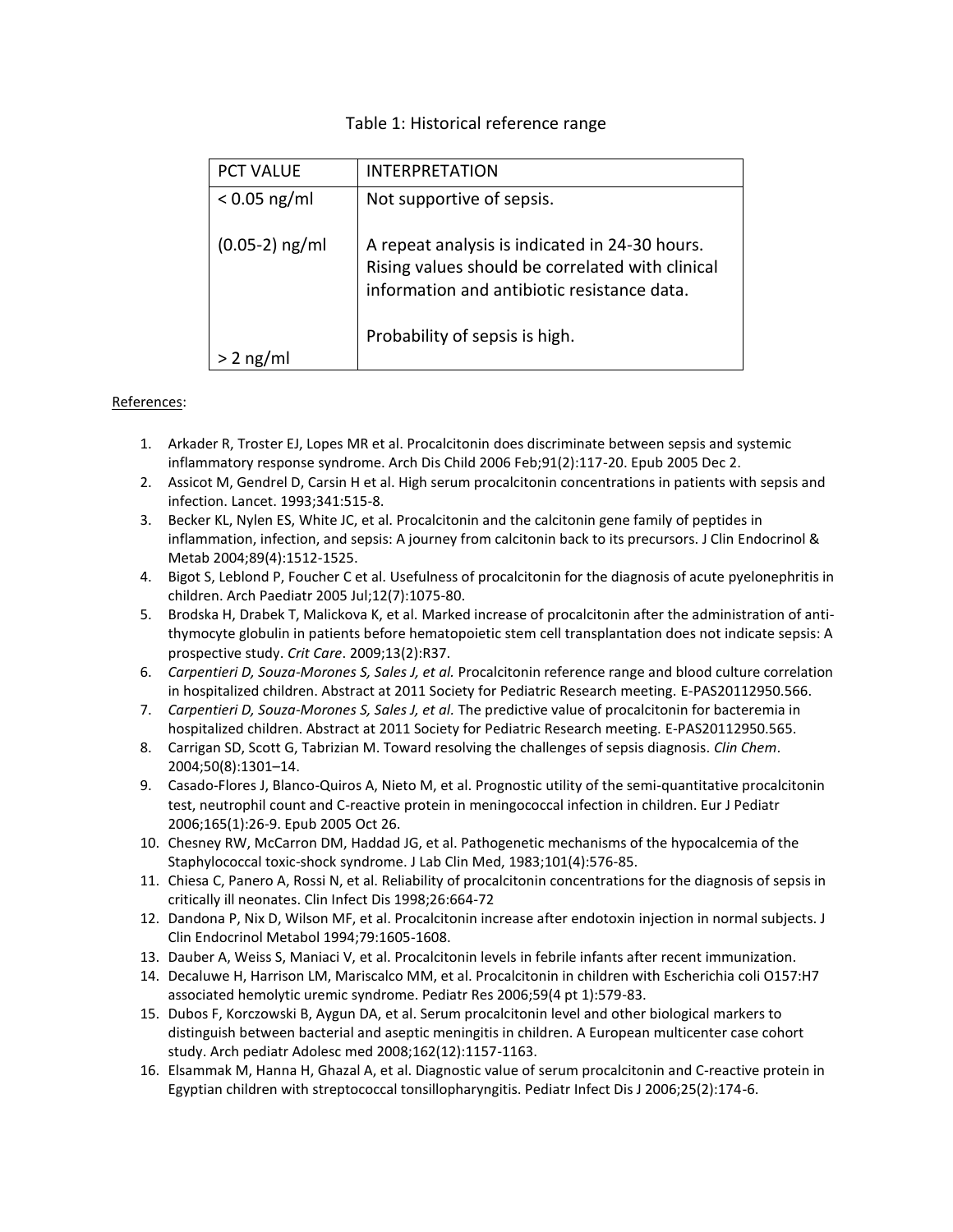- 17. Galetto-Lacour A, Zamora SA, Gervaix A. Bedside procalcitonin and C-reactive protein tests in children with fever without localizing signs of infection seen in a referral center. Pediatrics 2003;112:1054-1060.
- 18. Jimeno A, Garcia-Velasco, del Val O, et tal. Assessment of procalcitonin as a diagnostic and prognostic marker in patients with solid tumors and febrile neutropenia. Cancer 2004 Jun 1;100(11):2462-9.
- 19. Joram N, Boscher C, Denizot S, et al. Umbilical cord blood procalcitonin and C reactive protein concentrations as markers for early diagnosis of very early onset neonatal infection. Arch Dis Child fetal Neonatal Ed 2006;91:F65-F66.
- 20. Kim KE, Han JY. Evaluation of the clinical performance of an automated procalcitonin assay for the quantitative detection of bloodstream infection. Koren J Lab Med 2010;30(2):153-9.
- 21. Kitanovski L, Jazbec J, Hojker S, et al. Diagnostic accuracy of procalcitonin and interleukin-6 values for predicting bacteremia and clinical sepsis in febrile neutropenic children with cancer. Eur J Clin Microbiol Infect Dis 2006;25(6):413-415.
- 22. Leroy S, Romanello C, Galetto-Lacour A, et al. Procalcitonin to reduce the number of unnecessary cystographies in children with urinary tract infection: A European validation study. J Pediatr 2007;150:89- 95.
- 23. Levenson D. The Quest for Faster Sepsis Diagnosis. CLN 2008;34(1). [http://www.aacc.org/publications/cln/2008/jan/Pages/cover1\\_0108.aspx#1.](http://www.aacc.org/publications/cln/2008/jan/Pages/cover1_0108.aspx#1)
- 24. Linscheid P, Seboek D, Nylen ES, et al. In Vitro and In Vivo calcitonin I gene expression in parenchymal cells: A novel product of human adipose tissue. Endocrinology. 2003: 144:5578-5584.
- 25. Maniaci V, Dauber A, Weiss S, et al. Procalcitonin in young febrile infants for the detection of serious bacterial infections. Pediatrics 2008;122(4):701-710.
- 26. McGee KA and Baumann NA. Procalcitonin. Clinical Utility in Diagnosing Sepsis. Clin Lab News 2009;3(7). [http://aacc.org/publications/cln/2009/july/Pages/series0709.aspx#.](http://aacc.org/publications/cln/2009/july/Pages/series0709.aspx)
- 27. Meisner M. Pathobiochemistry and clinical use of procalcitonin. Clin Chim Acta 2002;323(1-2):17-29.
- 28. Pecile P, Miorin E, Romanello C, et al. Procalcitonin: A marker of severity of acute pyelonephritis among children. Pediatrics 2004 Aug;114(2):e249-54.
- 29. Sabat R, Höflich C, Döcke WD, et al. Massive elevation of procalcitonin plasma levels in the absence of infection in kidney transplant patients treated with pan-T-cell antibodies. *Intensive Care Med*. 2001;27:987–991.
- 30. Sastre JBL, Solis DP, Serradilla VR, et al. Procalcitonin is not sufficiently reliable to be the sole marker of neonatal sepsis of nosocomial origin. BMC Pediatr 2006;6(1):16.
- 31. Schneider H-G, Lam QT. Procalcitonin for the Clinical Laboratory: A Review. Pathology 2007;39:383-390.
- 32. Schuetz P, Christ-Crain M, Muller B. Biomarkers to improve diagnostic and prognostic accuracy in systemic infections. Curr Opin Crit Care 2007;13(5):578-85.
- 33. Simon L, Gauvin F, Amre DK, et al. Serum procalcitonin and C-reactive protein levels as markers of bacterial infection: A systematic review and meta-analysis. Clin Infect Dis. 2005 May 1;40(9):1386-8.
- 34. Steinbach G, Rau B, Debard AL, et al. Multicenter evaluation of a new immunoassay for procalcitonin measurement on the Kryptor system. Clin Chem Lab Med 2004;42(4):440-9.
- 35. Struck J, Strebelow M, Tietz S, et al. Method for the selective measurement of amino-terminal variants of procalcitonin Clin Chem 2009 55 9 1672-1679.
- 36. Stryjewski GR, Nylen ES, Bell MJ, et al. Interleukin-6, interleukin-8, and a rapid and sensitive assay for calcitonin precursors for the determination of bacterial sepsis in febrile neutropenic children. Pediatr Crit Care Med 2005;6:129-135.
- 37. Thayyil S, Shenoy M, Hamaluba M, et al. Is procalcitonin useful in early diagnosis of serious bacterial infections in children? Acta Pediatr 2005 Feb;94(2):155-8.
- 38. van Rossum AM, Wulkan RW, Oudesluys-Murphy AM. Procalcitonin as an early marker of infection in neonates and children. Lancet Inf Dis 2004;4:620.
- 39. Vazzalwar R, Pina-Rodrigues E, Puppala BL, et al. Procalcitonin as a screening test for late-onset sepsis in preterm very low birth weight infants. J Perinatol 2005 Jun;25(6):397-402.

#### Acknowledgment:

Charles Mitchell (Blood Systems Laboratories, HLA lab) for the PCT graphic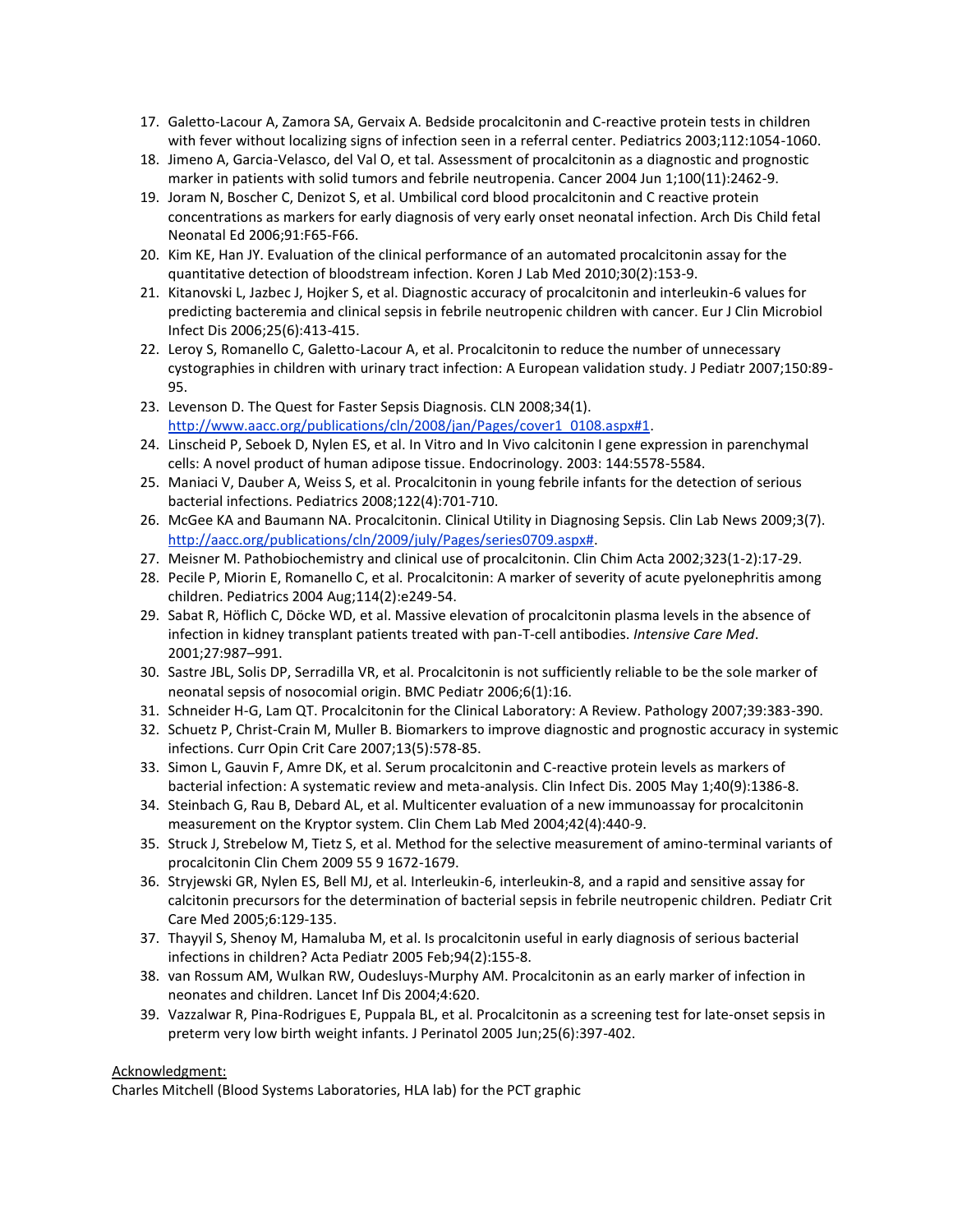# **AACC Division Poster Winners**

Congratulations of the winners of the Pediatric and Maternal Fetal Division 2012 poster session awards. Please check out their posters at the annual meeting!

# **Best poster: Brad Karon, Mayo Clinic, Rochester MN**

Impact of a universal inpatient transcutaneous bilirubin screening program on the distribution of serum bilirubin values among healthy neonates at a single institution

## **Runner up: Victor Margalet, Virgen Macarena University Hospital, Seville, Spain**

Increased expression and phosphorylation of the RNA binding protein Sam68 in the placenta from women with gestational diabetes mellitus(GDM)

# **Student and Young Faculty Award: Eduardo Martinez Morillo, Mount Sinai Hospital, Toronto ON**

Development of selected reaction monitoring assays for quantification of biochemical markers of Down syndrome in amniotic fluid samples

## **Runner up: Yu Chen, Horizon Health Network Fredericton, New Brunswick, Canada**

Performance Evaluation of Siemens ADVIA Centaur and Roche MODULAR Analytics E170 Total 25-OH Vitamin D Assays

# **Award for Outstanding Contributions to Pediatric and Maternal-Fetal Clinical Chemistry**

**Dennis J. Dietzen, Ph.D., DABCC, Associate Professor of Pediatrics Washington University School of Medicine**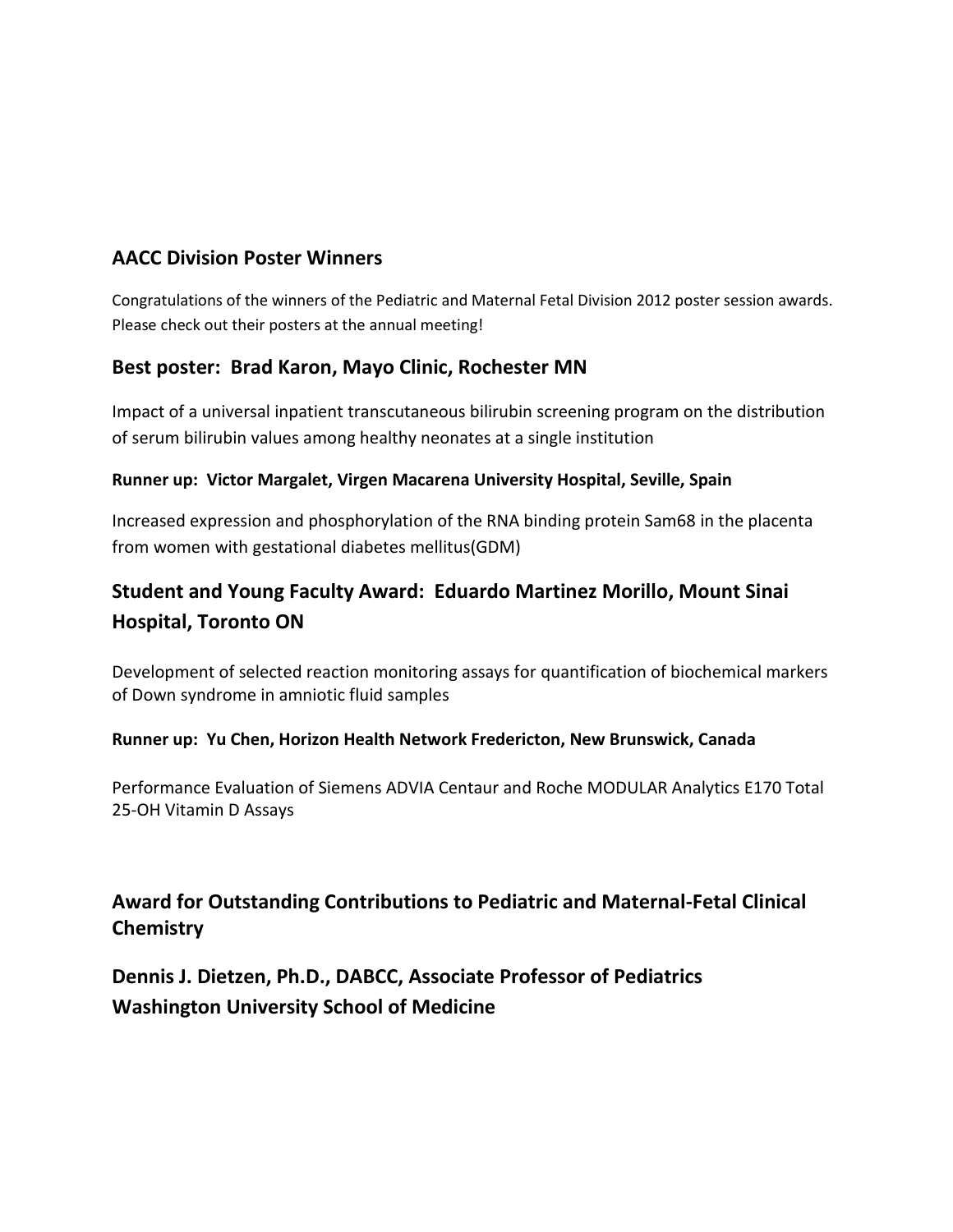

On July 17, 2012 we will honor Dr. Dennis J. Dietzen as this year's recipient of our highest Division Award, for outstanding contributions to our specialized discipline of pediatric maternal fetal clinical chemistry. We will share more about Dr.Dietzen in our next issue.

Congratulations to all the award winners.



# **2012 AACC Annual Meeting**

**Once again, it is time for the AACC Annual Meeting. Here are some sessions of interest for members of the Pediatric and Fetal Maternal Division.**



**Indicates a ticket is required for the session**

## **Sunday July 15**

**Opening Plenary:** Wallace H. Coulter lecture by Eric Green, MD,PhD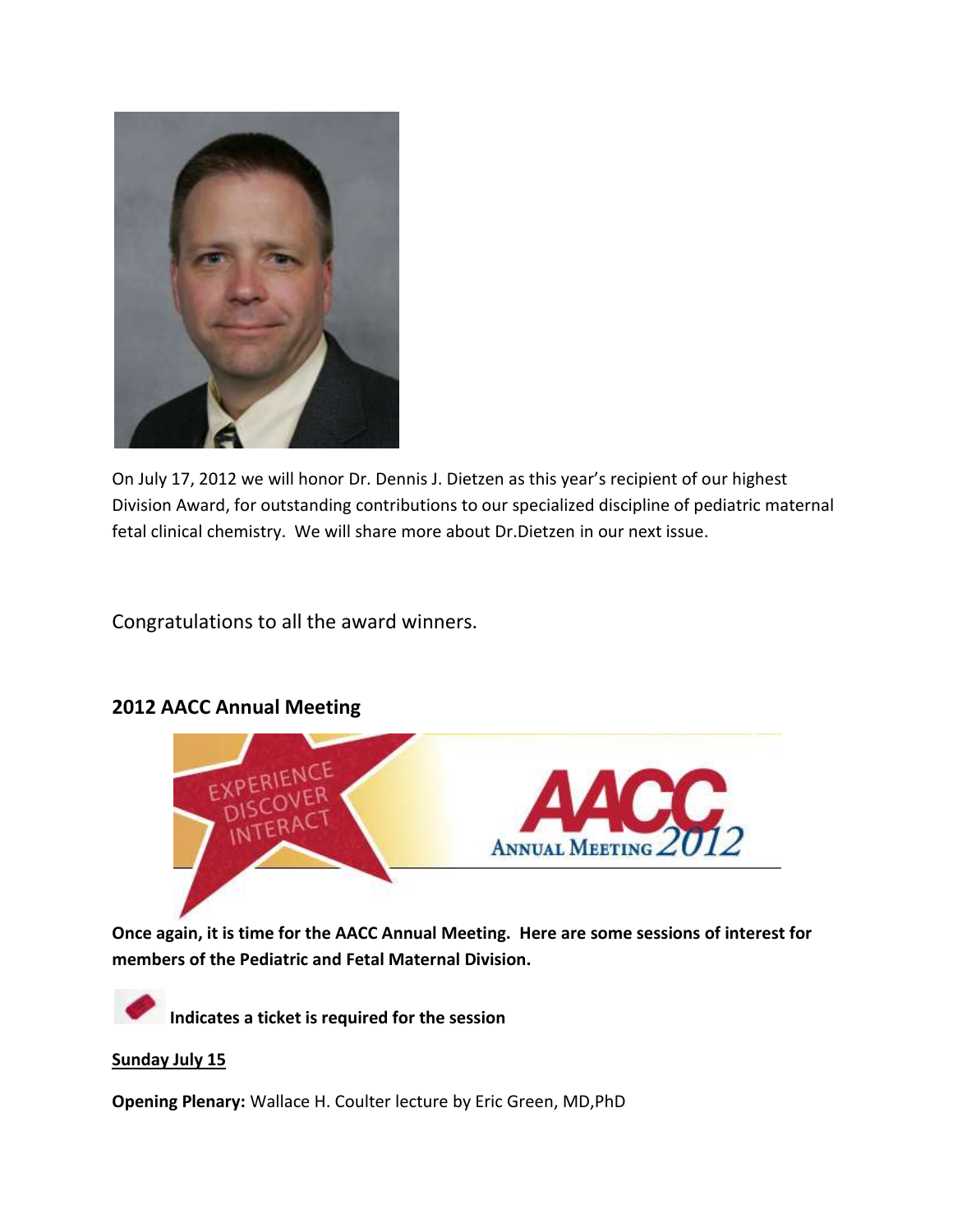"Entering the Era of Genomic Medicine: Research Opportunities and Challenges"



# **AACC University:**

Advances in Prenatal Risk Assessment for Down's Syndrome and other Abnormalities

Genetic Testing: Principles Applied to Case Studies

## **Monday July 16**

**Plenary:** Robert Roberts, MD, "9p21 DNA Variants Associated with Coronary Artery Disease Risk"



# **Brown Bag Sessions:**

Demystifying Metabolic Testing: Amino Acid Analysis

Blood, Sweat and Tiers: Screening and Diagnosis of Cystic Fibrosis

Application of MicroRNA to Maternal Fetal Medicine

**Symposia:**

eGFR in the Context of Drug Dosing for Pediatric Patients

Current Topics in Thyroid Disease



Reference Intervals: Practical Approaches

Contemporary Fetal Lung Maturity Testing: How to Validate the lamellar Body Count/LBC

## **Tuesday July 16**

**Plenary:** Panel Discussion, The Ethics of Human Tissues in Research

# **Brown Bag Sessions:**

Update on Preeclampsia Diagnosis

Demystifying Metabolic Testing: Organic Acid Screens

Diagnosis of Bacterial Vaginosis, Available Testing Technology?

**Symposia:**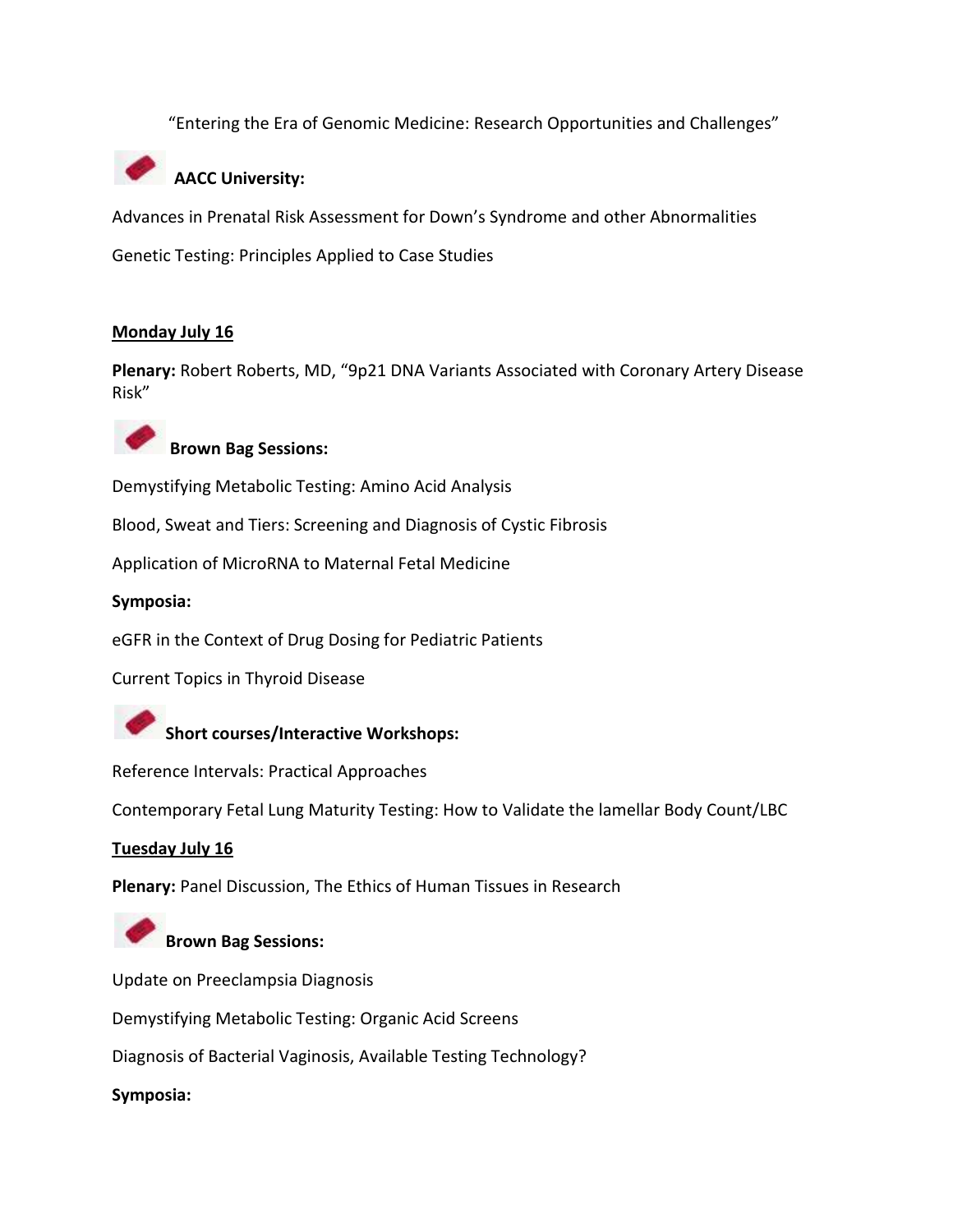Debate on the Diagnosis of Gestational Diabetes Mellitus

Applications for Measurement of Arginine and its Methylated Derivatives (ADMA and SDMA) in Adult and Pediatric Disease

## **Special Events:**

Pediatric and Maternal Fetal Division Dialogue on Advancing Pediatric Reference Ranges

Pediatric Maternal Fetal/Industry/Clinical Translational Science Divisions Joint Mixer and Abstract/Poster Awards

## **Wednesday July 17**

**Plenary:** Elaine Mardis, PhD, "Whole Genome Sequencing in the Clinical Laboratory"



Past, Present and Future of Newborn Screening

Anti-Mullerian Hormone (AMH): Fertility Assessment and Beyond

Role of Therapeutic Drug Monitoring in Pediatric Cancer Chemotherapy

Demystifying Metabolic Testing: Acylcarnitine Screens

False-Positive hCG Results: What Every Lab Should Know

## **Symposia:**

Update on Thyroid Disease in Pregnancy



The PATH Towards Accurate Steroid Hormone Testing

Contemporary Prenatal Testing for Down Syndrome: A DNA-Based Approach

## **Thursday July 18**

**Plenary:** Alice Lichtenstein, D.Sc, "Diet and CVD Prevention, Where Should the Emphasis Be"

## **Symposia:**

New Developments in Metabolic Disease Testing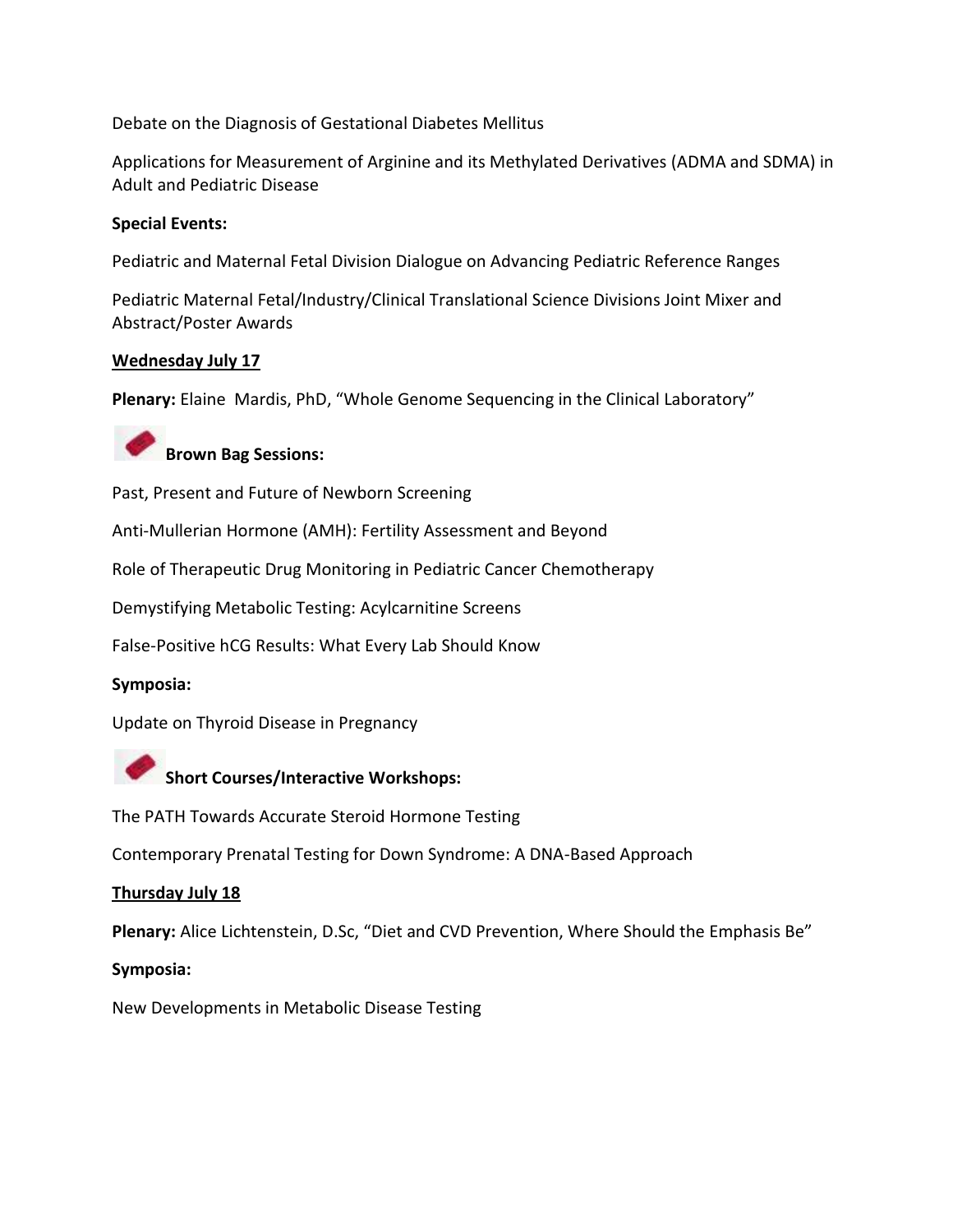# **Excerpts from the Literature**

Compiled by S. Geaghan MD

**Serum S100B Determination in the Management of Pediatric Mild Traumatic Brain Injury.** Bouvier D, Fournier M, Dauphin J, Amat F, Ughetto S, Labbe A, Sapin V. *Clinical Chemistry* July 2012 vol. 58 no. 7 1116-1122 . Published April 23, 2012. doi: 10.1373/clinchem.2011.180828*.* 

This prospective study aims to evaluate the utility of serum S100B measurement in the management of mild traumatic brain injury (mTBI) on a large cohort of children. Children less than 16 years of age who presented at a pediatric emergency department within 3 h after TBI had venous blood samplings to determine serum S100B concentrations. The serum S100B concentration differences in children with closed head trauma –446 children, divided into 3 groups on the basis of TBI severity (minimal, mild, and severe)—were found to be statistically significant. This biomarker correctly identified patients with either positive findings on CT scan (100% sensitivity at a cutoff threshold of 0.18 μg/L) and correctly identified those with "bad" clinical evolution (CE) (100% sensitivity at a cutoff value of 0.19 μg/L). The low specificity for S100B for each of these clinical findings of positive CT scan and bad CE underscores that this is a nonspecific marker.

S100B has a short half-life of 120 min so any proposed future algorithm must include the caveat that a venous sample must be taken within 3 h after the TBI. Delayed serum S100B measurements following a head trauma may lead to false negative interpretations, and underestimate extent of central nervous system damage. These results, when fully validated in multicenter trails, support the potential value of serum S100B determination during the first 3 h of management of children with mTBI. A proposed new management algorithm for triage and classification of patients by interview and clinical examination, together with S100B measurement, could provide both economic and health benefits, such as reduction of the number of CT scans and associated irradiation, and hospitalization cost savings.

**Predictive power of serum cystatin C to detect acute kidney injury and pediatric-modified RIFLE class in children undergoing cardiac surgery.** Hassinger AB, Backer CL, Lane JC, Haymond S, Wang D, Wald EL. [Pediatr Crit Care Med.](http://www.ncbi.nlm.nih.gov/pubmed/22596066##) 2012 May 16. [Epub ahead of print].

This prospective cohort study asked several questions: can early cystatin C levels predict acute kidney injury associated with cardiopulmonary bypass in pediatric cardiac surgery patients? Can these levels predict pediatric-modified RIFLE (Risk, Injury, Failure, Loss, End-stage kidney disease) class, renal injury and estimated glomerular filtration rate? Can ultra filtration during cardiopulmonary bypass effect cystatin C levels? These are important questions, as acute kidney injury is frequent and a serious complication of cardiopulmonary bypass. Serum creatinine measurements are used to detect acute kidney injury in children, whereas cystatin C has been shown to have superior predictive value (as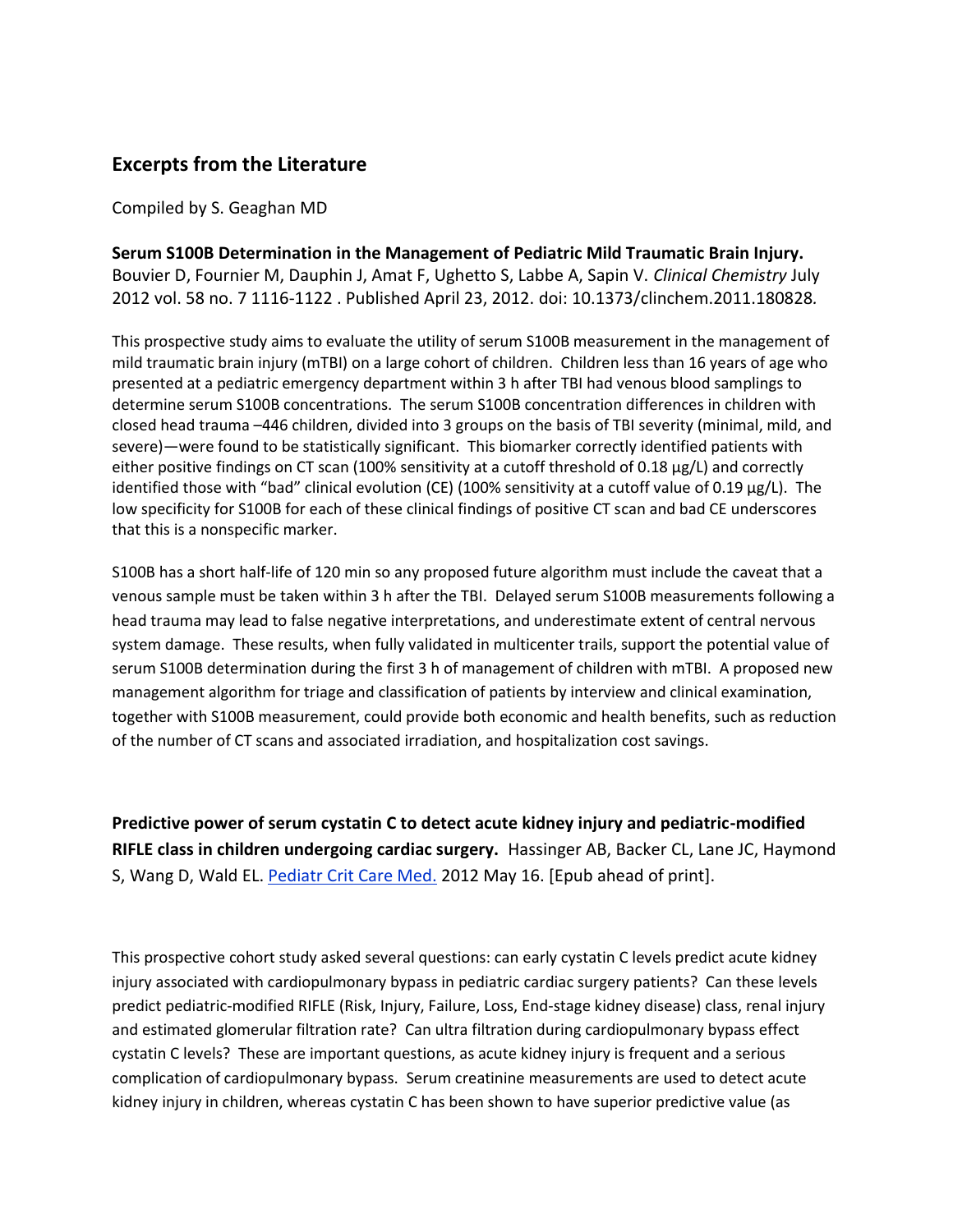compared with serum creatinine) for predicting acute renal injury in adults following cardiopulmonary bypass. In these 100 pediatric patients who underwent cardiac surgery with cardiopulmonary bypass, cystatin C levels decreased with removal of fluid volume by ultra filtration and was predictive of acute kidney injury in children after cardiopulmonary bypass. Cystatin C was predictive of pediatric RIFLE classification and of decreased estimated glomerular filtration rate after cardiopulmonary bypass. This study represents a contribution to the difficult diagnostic area of laboratory measurement of pediatric renal function, and suggests that serum cystatin C may be equally good as a biomarker in the laboratory evaluation of acute kidney injury in children, as has been demonstrated in adults.

# **Neonatal Transcutaneous Bilirubin Measurements: An Opportunity to Enhance Laboratory Utilization and Improve Patient Care.** Maisels JM. Clinical Chemistry 58:10 Published May 3, 2012 as doi:10.1373/clinchem.2012.183616

This perspective from Dr. Maisels, a favorite lecturer at AACC Annual Meetings and a distinguished neonatologist, highlights the advantages of TcB measurements. These include: noninvasive and painless measurements, elimination of wait time for the infant's bilirubin concentration, facilitation of multiple measurements within a day (allowing for the calculation of rise in bilirubin concentration to better inform clinical evaluation), reduction of TSB measurements, probable cost reductions and patient safety improvement. Maisels discusses the Wainer *et al.* report (Pediatrics 2012;129:77-86) of the introduction of routine TcB measurements to discharge care for 14,796 neonates discharged from three nurseries in Calgary, compared with a historical cohort of 14,112 neonates for whom visual inspection was utilized. The technology implementation yielded a 55% reduction in the incidence of TSB values >20 mg/dL (> 342 μmol/L). TSB draws were reduced by 23% and the overall phototherapy rate decreased from 5.27% to 4.3%. The authors' conclusion, underscored by Maisels: implementation of TcB measurements in the public health program offered improved patient safety and a concordant decrease in resource utilization.

Maisels projects greater use of TcB measurements inside and outside of acute care settings in the future, and calls for change in the oversight of these measurements to fall under the clinical laboratory, which is not currently the standard in the U.S.

## **SAVE THE DATE**

A Special Invitation: Industry-AACC Pediatric Maternal Fetal Division Dialogue on Advancing Pediatric Reference Intervals

Tuesday July 17th, 2012